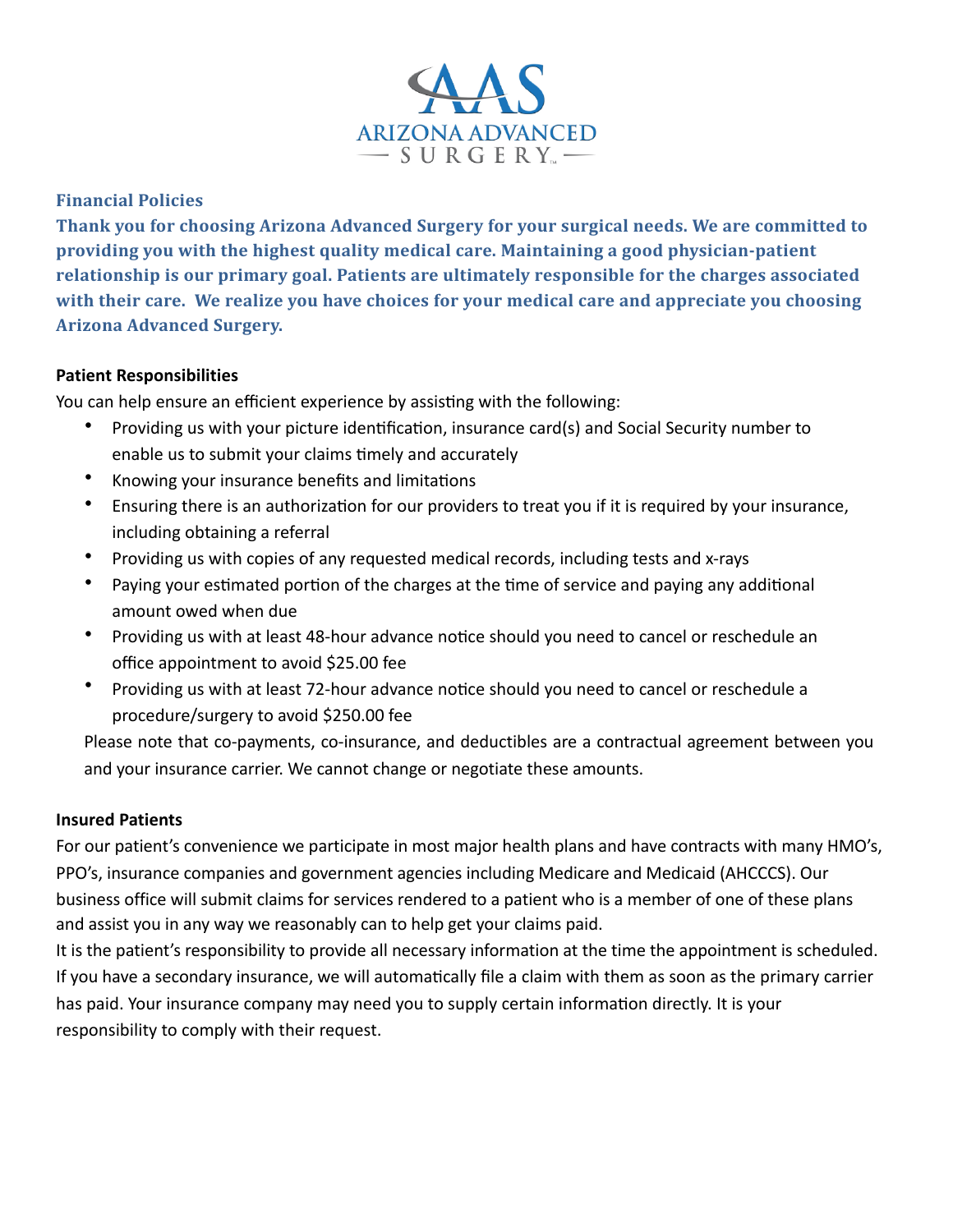### **New Policy Effective 2021 Credit Card on File for Co-Pays/Deductibles/Co-Insurance**

You may be asked to leave a credit card on file to be run after your insurance has processed your claim for any outstanding balances, refusal to do this will result in you paying your estimated patient responsibility such as co-insurance and/or deductible amounts as required by your insurance carrier at the time of your appointment.

Your insurance company requires us to collect co-pays at time of service. Waiver of copayments may constitute fraud under state and federal law. **Some of our Offices do not accept cash or checks but others do**. We do accept the following credit cards: Visa, Master Card, Discover and American Express. If you do not have your co-payment when you at your appointment it may be rescheduled.

#### **Surgery**

If surgery is indicated, our office will either collect as a pre-payment any remaining deductible and/or co-insurance you may have prior to your surgery or you will be asked to leave a credit card on file to be run after your insurance has processed your claim. Your out of pocket cost is estimated based on your benefits and our fees. Anesthesia, facility, and other providers are separate fees. Our office will provide written notification to you detailing anticipated charges for **your surgeon ONLY**. If your remaining deductible is not applied to our claim by your insurance company, a credit will appear on your account and a refund will be promptly processed. 

#### **Motor Vehicle Accidents (MVA) Insured and Third-Party Patients**

We do not extend discounts for MVA-insured accidents, third party insurance claims or in other cases when patients may be reimbursed in full. We will bill the MVA insurance carrier one time; the bill becomes your responsibility if not paid by the carrier in 30 days. We regret that we are not in a position to confer with attorneys or defer payment obligations while a case settles.

#### **Workers' Compensation**

If your visit is work-related, we will need the case number, date of injury, name of case worker, carrier name and phone number prior to your visit to bill the workers' compensation insurance carrier. If your claim is not yet accepted, we will bill your private insurance and if uninsured payment in full is expected.

#### **Other Charges**

No Show - Please provide us with at least 48 hours' advanced notice if you need to cancel or reschedule an office appointment. Procedure/surgery cancels require a 72 hours' advanced notice. Failure to cancel a scheduled office appointment will be subject to a \$25.00 fee and failure to cancel a scheduled surgery/procedure will be subject to a \$250.00 fee.